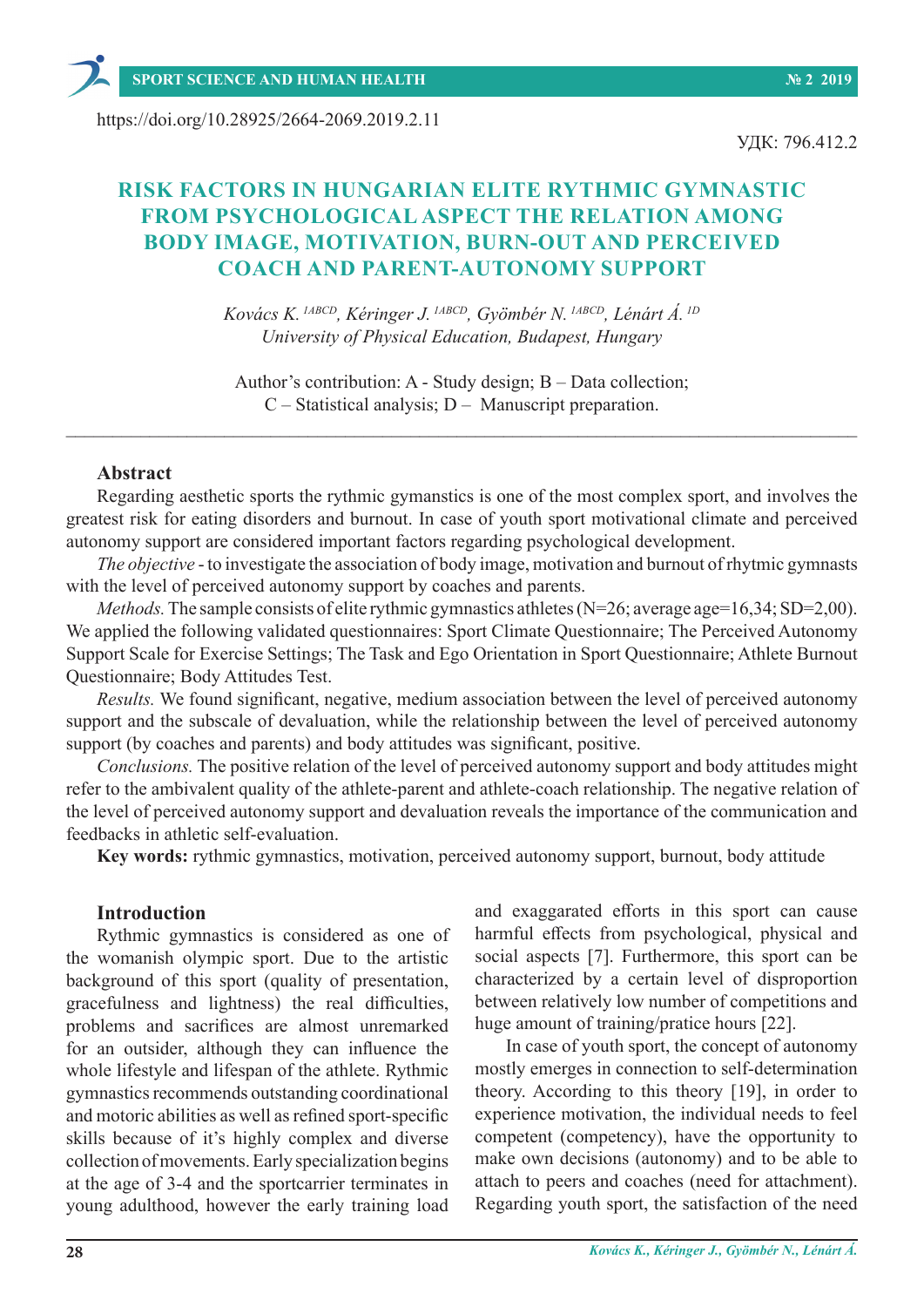

for autonomy helps to develop the self-determinated attitude to sport, in which the direct environment has an especially important role. According to earlier studies, autonomy support promotes motivation [9] and performance [2].

In our research we have studied the motivation of athletes through goal orientation theory. Mastery goals refer to the effort to acquire new skills and develop competency [8]. They can lead to higher level of joy, interest, commitment, intrinsic motivation, satisfaction and competitive performance, as well as they provide a prevention from the fear of failure [27]. Performance goal however refer to the effort to overfulfill others and express individual abilities and they can be characterized by low level of perceived competence and low or maladaptive performance and behavioral samples [8]. Mastery goals are considered to have a certain preventive effect against formation of eating disorders [20], however performance goals can be connected to manifestation of eating disorders [3].

Goal orientation of parents can be associated with their children's goal orientation, thus the motivational climate or goal structure created by parents can have a significant influence on children's goal orientation [1]. The mastery motivational climate created by parents (in opposite to performance goal structure) anticipates the high level of autonomy regulation [16]. The opinions about the influence of parents and coaches in youth sport.are controversial. Some researches [16, 21] consider the role of parents more important, they highlight the influence of parents outside the sport and their undivided attention regarding the developmental possibilities, however coaches concentrate only on athletic improvement and their activities are limited to sport. On the other hand, it has been shown in case of gymnasts, that the attitude of coaches has a greater impact, than parental influence; youth athletes expect to be secured and coordinated through their athletic carrier by their coaches [13].

In those sports, where the physical appearance provides esthetic advantage, athletes are highly pressured to attain the most minimal body fat percentage [23, 14]. The psychological background of body image disorders and eating disorders involves the fear from biological maturity, the feeling of vanity, lack of interoceptive consiousness,

as well as maladaptive perfectionism, that enhances cognitive and somatic anxiety and diminish self-esteem [12]. All of the sport-environment related difficulties, such as conflicts with coaches, exaggerated expectations and perfectionism are considered to be risk factors [25]. According to a study [15] 12 coaches (of 18) think, that the sport environment causes eating disorders, however other research [23] revealed, that 75% of athletes are on a diet because of the coaches. This can be related to the attitude of coaches, as they provide more attention to athletes with ideal body shape and body composition [24].

Burnout is a psychological syndrome, which is characterized by physical and emotional exhaustion, the feeling of decreased performance and depersonalization [10]. Female gymnasts with the experience of the symptoms of burnout reported that the exaggerated expectations of the sport highly limit the time and energy for private life, for those things, that matters outside sport [5]. The status of being an elite athletes force them to choose the process of pain dissociation instead of medical treatment, recreation and regeneration in case of injury [26].

The objective- to discover the association of perceived autonomy support, goal orientation, burnout and body image among hungarian elite rhytmic gymnasts. Along with this aim, our hypothesis focus on the connection of perceived autonomy support (by coaches and parents), goalorientations, the quality of body image and the level of burnout. We assume, that perceived autonomy support (by coaches and parents) is positively correlated with task orientation, and negatively correlated with burnout and negative body image.

#### **Methods**

Participants: Twenty-six hungarian elite (firstclass), rythmic gymnasts (N=26), older than 14 years (mean= $16,23$  sd= $2,00$ ) have taken part in the research. The quantity of sample determinative, while the number of currently active athletes of this category is twenty-nine. The mean of weekly training hours is 22,77 (SD: 12, 87, Min: 5, Max: 46). Considering the presence of sport injuries, only 11,5% of athletes (3 persons) have never been injured before. This percentage is relatively high, considering the age of athletes. Furthermore, we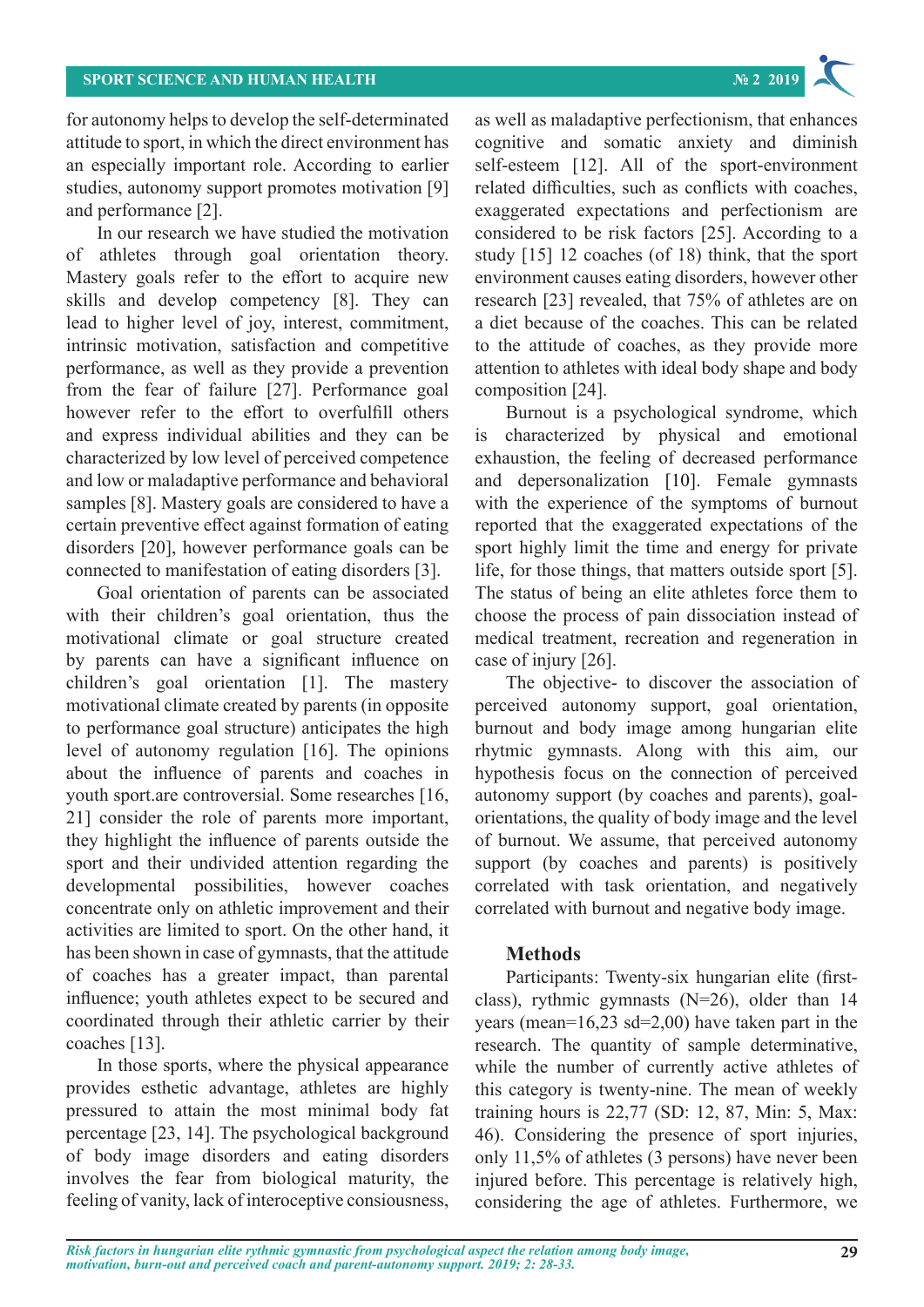have investigated the frequency of weight controll by coaches: 77% of athletes have weight trest daily or weekly.

*Applied methods*: We have applied the following five psychological questionnaires: Sport Climate Questionnaire (SCQ-H) [4] measures the level of perceived autonomy support behaviour from the coach (Cronbach  $\alpha = 0.93$ ). The Perceived Autonomy Support Scale for Exercise Settings (PASSES-H) [11] assess the level of perceived autonomy support behavior by parents (Cronbach α=,94). The Task and Ego Orientation in Sport Questionnaire (TEOSQ) [6] determines motivation with two subscales: task-orientation (Cronbach  $\alpha = 67$ ) and goal-orientation (Cronbach  $\alpha = 87$ ). The Athlete Burnout Questionnaire (ABQ) [18] consists of three subscales: perceived sense of personal

accomplishment (Cronbach  $\alpha =$ ,84); emotional/ physical exhaustion (Cronbach  $\alpha =$ ,89) and devaluation (Cronbach  $\alpha =$ ,89). The Body Attitudes Test (BAT) [17] focuses on negative body image (Cronbach  $\alpha = 0.93$ ).

#### **Results and discussion**

Based on statistical analysis there was no significant connection between perceived autonomy support (by coaches) and task orientation. We found significant, negative and medium association between perceived autonomy support and the subscale of devaluation (rho(26)=0,463, p=0,017). There is a significant, positive and medium association between perceived autonomy support and body attitudes  $(rho(26)=0.631, p<0.001)$ . Results of statistical analysis are presented in Table 1.

*Table 1*

#### **The association among perceived autonomy support by coaches, burnout, goal oreiantation and body attitudes**

| Spearman's rho         |                            | Goal  | <b>Task</b> | <b>Reduced sense</b><br>of personal ac-<br>comphlisment | <b>Emotional</b><br>/ physical<br>exhaustion | Devaluati-<br>on | <b>Body at-</b><br>titudes |
|------------------------|----------------------------|-------|-------------|---------------------------------------------------------|----------------------------------------------|------------------|----------------------------|
| Perceived              | Correlation<br>Coefficient | 0,106 | 0,323       | $-0,318$                                                | 0,068                                        | $-463*$          | $,631**$                   |
| autonomy<br>support by | Sig. (2-tailed)            | 0,606 | 0.108       | 0,114                                                   | 0,742                                        | 0,017            | 0,001                      |
| coach                  | N                          | 26    | 26          | 26                                                      | 26                                           | 26               | 26                         |

\*. Correlation is significant at the 0.05 level (2-tailed).

\*\*. Correlation is significant at the 0.01 level (2-tailed).

Based on statistical analysis there was no significant connection between perceived autonomy support (by parents) and task orientation. We found significant, negative and medium association between perceived autonomy support by parents and the subscale of devaluation  $(rho(26)=0,491, p=0,011)$ . There is a significant, positive and medium association between perceived autonomy support and body attitudes  $(rho(26)=0.432, p=0.028)$ . Results of statistical analysis are presented in Table 2.

The positive relation between perceived autonomy support by coaches and the body attitudes refers to the ambivalent quality of coachathlete relationship, due to the sport-specific attitude to connect the performance with the physical appearance. Furthermore the negative relation between perceived autonomy support by coaches and devaluation reveals the importance of communication of coaches and the quality of their feedback in the aspect of athletic self-evaluation.

Our results raise the question of changing the attitude of this sport. Education of coaches and sport experts as well as the review of the current system (importance of youth sport) can be an innovative solution. Sport psychology and developmental psychology should be built into the system of education, in order to introduce those theories and modells, that can establish and promote the approach of positive youth development. The practice of double-goal coaching can help to prevent early drop-out and serious physical and mental injuries.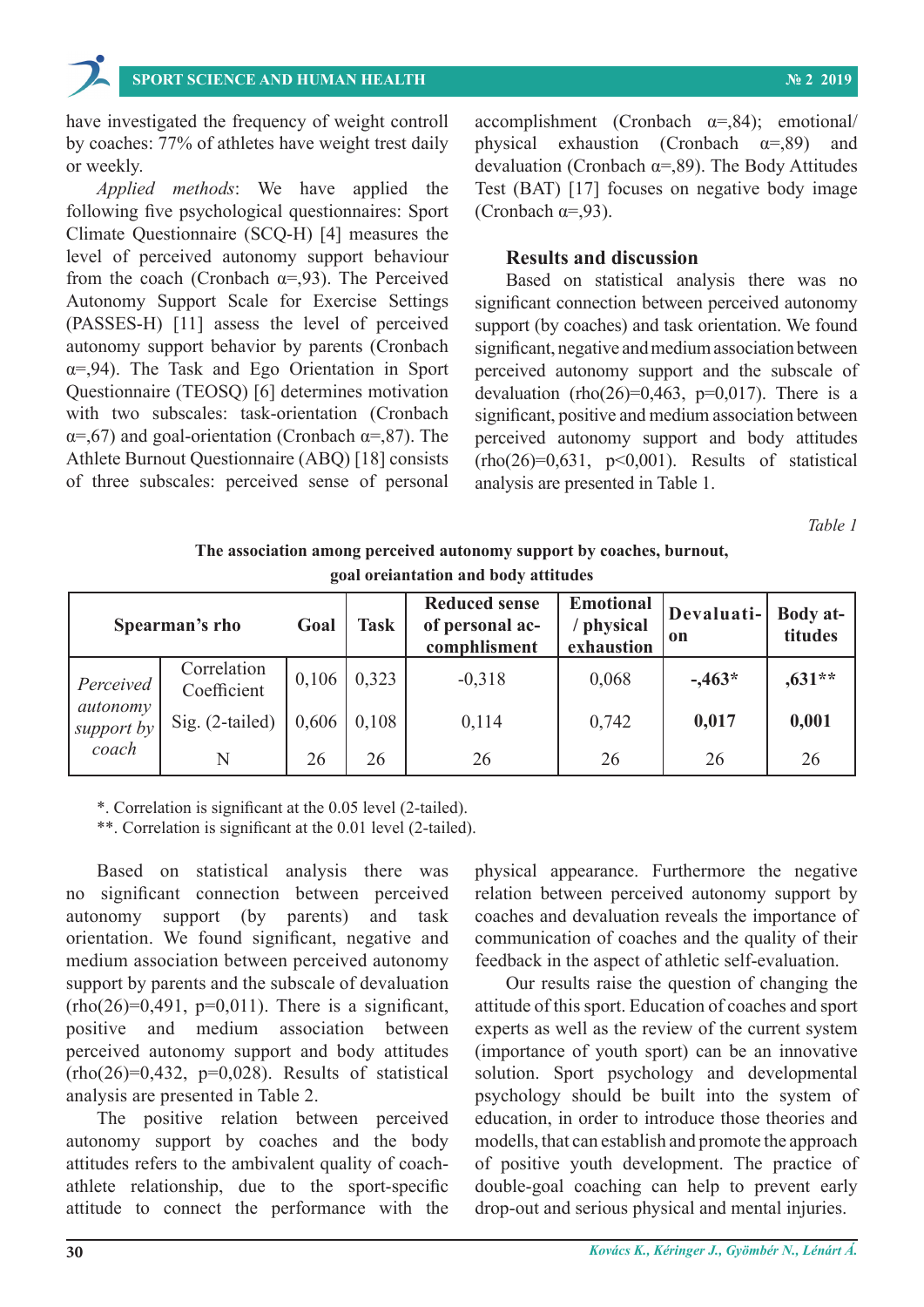

## *Table 2*

**The association among perceived autonomy support by parents, burnout, goal orientation and body attitudes**

| Spearman's rho        |                            | Goal  | <b>Task</b> | <b>Reduced sense</b><br>of personal<br>accomplishment | <b>Emotional</b><br>physical<br>exhaustion | <b>Devaluation</b>   | <b>Body</b><br>attitudes |
|-----------------------|----------------------------|-------|-------------|-------------------------------------------------------|--------------------------------------------|----------------------|--------------------------|
| Perceived<br>autonomy | Correlation<br>Coefficient | 0,105 | 0.358       | $-0,024$                                              | $-0,349$                                   | $-.491$ <sup>*</sup> | $,432*$                  |
| support<br>by         | Sig. (2-tailed)            | 0,608 | 0,072       | 0,908                                                 | 0,08                                       | 0,011                | 0,028                    |
| parents               | N                          | 26    | 26          | 26                                                    | 26                                         | 26                   | 26                       |

\*. Correlation is significant at the 0.05 level (2-tailed).

Regarding eating disorders the first and most important step is the prevention. Psychoeducational approach can help coaches to be able to detect possible risks and take interventions. Furthermore, it would be beneficial to develop a realistic and "open-to-all" weight control procedure. In practice, it is highly important to avoid overcritical comments on body shape.

Regarding the prevention of burnout, regular monitoring of athletes (including mood state) through the whole season can be an effective method. In case of negative feedback, the attachment and compulsion to conform toward the coach may lead to the devaluation of athletic performance (basis of burnout). From the aspect of the athlete, it is highly important to change attitude, develop more effective coping skills against possible failures, frustration, performance expectations and injuries.

However, the study is not without limitations. Although previous studies have provided evidence that autonomy support also has an important role in forming motivational climate and motivation in physical activity, the present research did not investigate the effect of autonomy support from parents and coaches over time. Future work is needed to explore how enviroments' behavior influences the achievement and the longitudinal effect of autonomy support on goal orientation, body attitudes and burnout.

## **Conclusions**

The practical aim of our study was to demostrate the importance of the need for psychological knowledge of coaches and raise the attention to the high level of vulnerability of rhytmic gymnasts. Furthermore we would like to highlight the significance of mitigation of risk factors in order to make this sport more popular among young athletes.

#### **Conflict of interest**

The authors claim that there is no conflict of interest.

## **References**

- 1. Atkins M, Johnson D, Force E, Petrie T. Peers, parents, and coaches, oh my! The relation of the motivational climate to boys' intention to continue in sport. Psychology of Sport And Exercise. 2015; 16:170-180. http://dx.doi. org/10.1016/j.psychsport.2014.10.008
- 2. Cheon SH, Reeve J, Lee J, Lee Y. Giving and receiving autonomy support in a high-stakes sport context: a field-based experiment during the 2012 London Paralympic Games. Psychology of Sport and Exercise. 2015; 19, 59-69.
- 3. De Bruin A, Bakker FC, Oudejans RRD. (2009). Achievement goal theory and disordered eating: Relationships of disordered eating with goal orientations and motivational climate in female gymnasts and dancers. Psychology of Sport and Exercise. 2009; 10(1): 72-79. doi:10.1016/j.psychsport.2008.07.002
- 4. Deci RM. The sport climate questionnaire, 2001; Retrieved February 3, 2018 from: http:// www.psych.rochester.edu/SDT/measures/ auton\_sport.html

*Risk factors in hungarian elite rythmic gymnastic from psychological aspect the relation among body image,* **31** *motivation, burn-out and perceived coach and parent-autonomy support. 2019; 2: 28-33.*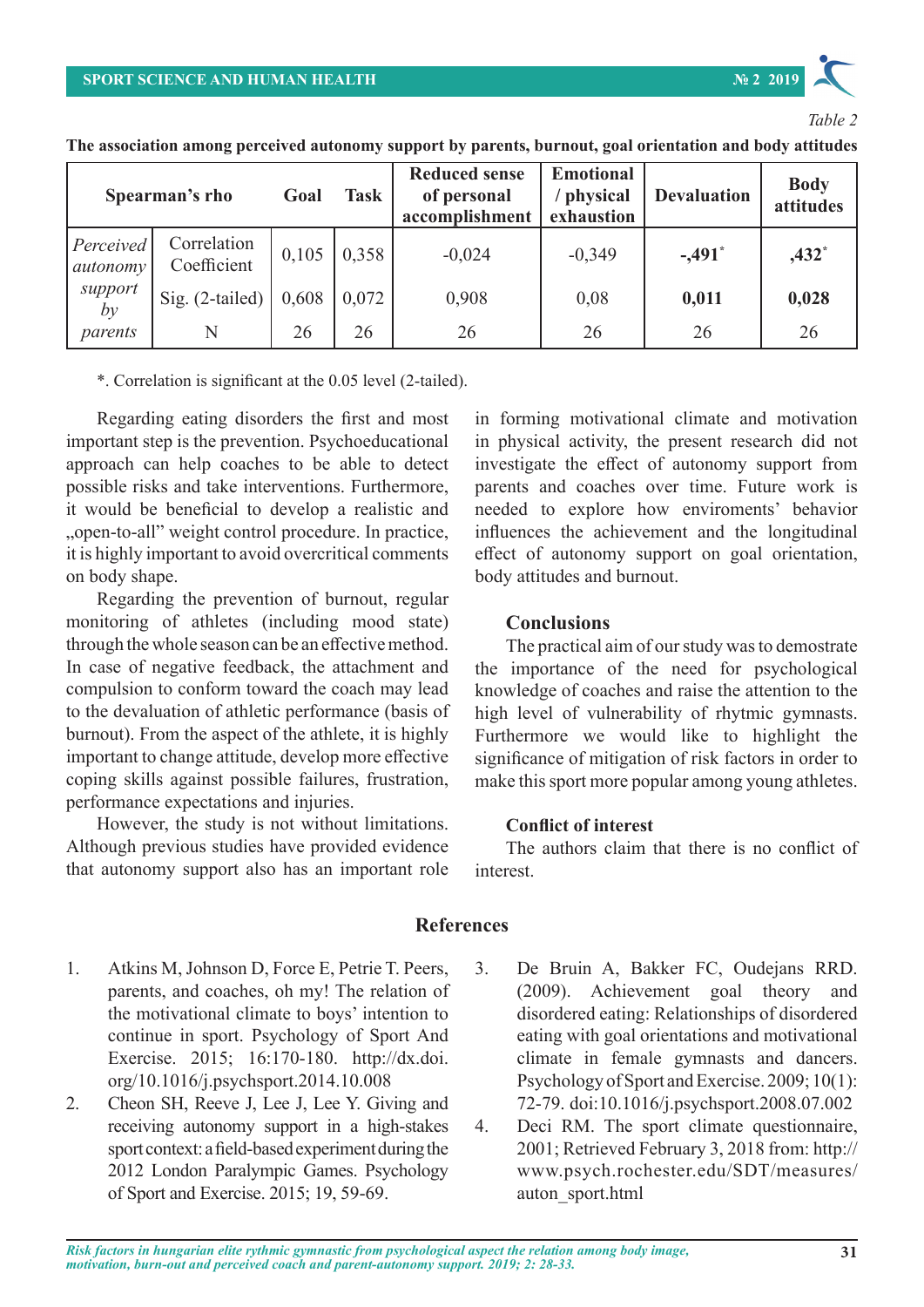

- 5. Dubuc NG, Schinke RJ, Eys MA, Battochio R, Zaichkowsky L. Experiences of burnout among adolescent female gymnasts: Three case studies. Journal of Clinical Sport Psychology. 2010; 4:1–18.
- 6. Duda JL. Relationship between task and ego orientation and the perceived purpose of sport among high school athletes. Journal of Sport and Exercise Psychology. 1989; 11: 318-335.
- 7. Feeley BT, Agel J, LaPrade RF. When Is It Too Early for Single Sport Specialization?, The American Journal of Sports Medicine. 2016; 44(1): 234-41. https://doi. org/10.1177/0363546515576899
- 8. Fejes JB. Célok és motiváció Tanulási motiváció a célorientációs elmélet alapján. Budapest: Gondolat Kiadói Kör; 2015. 21.p.
- 9. Fenton SAM, Duda JL, Quested E, Barrett T. Coach autonomy support predicts autonomous motivation and daily moderate-to-vigorous physical activity and sedentary time in youth sport participants. Psychology of Sport and Exercise. 2014; 15: 453-463.
- 10. Gustafsson H, DeFreese JD, Daniel DJ. Athlete burnout: review and recommendations, Current Opinion in Psychology. 2017; 16: 109-113. https://doi.org/10.1016/j. copsyc.2017.05.002
- 11. Hagger MS, Chatzisarantis NL, Hein V, Pihu M, Soós I, Karsai I. The perceived autonomy support scale for exercise settings (PASSES): Development, validity, and cross-cultural invariance in young people. Psychology of Sport and Exercise. 2007; 8(5): 632-653. doi:10.1016/j.psychsport.2006.09.001
- 12. Joy E, Kussman A, Nattiv A. 2016 update on eating disorders in athletes: A comprehensive narrative review with a focus on clinical assessment and management. British Journal of Sports Medicine. 2016; 50(3): 154-162. doi:10.1136/bjsports-2015-095735
- 13. Kipp LE, Weiss M. Social predictors of psychological need satisfaction and wellbeing among female adolescent gymnasts: A longitudinal analysis. Sport, Exercise, and Performance Psychology. 2016; 4(3):153-169.
- 14. Kong P, Harris LM. The Sporting Body: Body Image and Eating Disorder Symptomatology Among Female Athletes from Leanness

Focused and Nonleanness Focused Sports, The Journal of Psychology. 2015; 149:2: 141- 160. DOI: 10.1080/00223980.2013.846291

- 15. Nowicka P, Eli K, Ng J, Apitzsch E, Sundgot-Borgen J. Moving from Knowledge to Action: A Qualitative Study of Elite Coaches Capacity for Early Intervention in Cases of Eating Disorders. International Journal of Sports Science & Coaching. 2013; 8(2): 343-355. doi:10.1260/1747-9541.8.2.343
- 16. O'Rourke DJ, Smith RE. Parent-initiated Motivational Climate and Young Athletes Intrinsic-Extrinsic Motivation: Crosssectional and Longitudinal Relations. Journal of Child and Adolescent Behaviour. 2013; 1(2). doi:10.4172/2375-4494.1000109
- 17. Probst M, Vandereycken W, Van Coppenolle H, Vander-linden J. The Body Attitude Test for patients with aneating disorder: Psychometric characteristics of a newquestionnaire. Eat. Disord. 1995; 3: 133–145.
- 18. Raedeke TD, Smith AL. Development and Preliminary Validation of an Athlete Burnout Measure. Journal of Sport and Exercise Psychology. 2001; 23(4): 281-306. doi:10.1123/jsep.23.4.281
- 19. Ryan RM, Deci EL. Self-Determination Theory: Basic Psychological Needs in Motivation, Development, and Wellness. NewYork:Guilford; 2017. 17.p.
- 20. Scoffier S, Corrion K, D'Arripe-Longueville F. Effects of achievement goals on female aesthetic athletes' disordered eating attitudes. Science & Sports, 2013; 28(6): 151-157. doi:10.1016/j.scispo.2013.04.001
- 21. Schwebel FJ. Smith RE, Smoll FL. Measurement of Perceived Parental Success Standards in Sport and Relations with Athletes' Self-Esteem, Performance Anxiety, and Achievement Goal Orientation: Comparing Parental and Coach Influences. Child Development Research. 2016, 1-13. doi:10.1155/2016/7056075
- 22. Stambulova N, Stambulov A, Johnson U. 'Believe in Yourself, Channel Energy, and Play Your Trumps': Olympic preparation in complex coordination sports*.* Psychology of Sport and Exercise. 2012; 13(5): 679-686. doi:10.1016/j.psychsport.2012.04.009